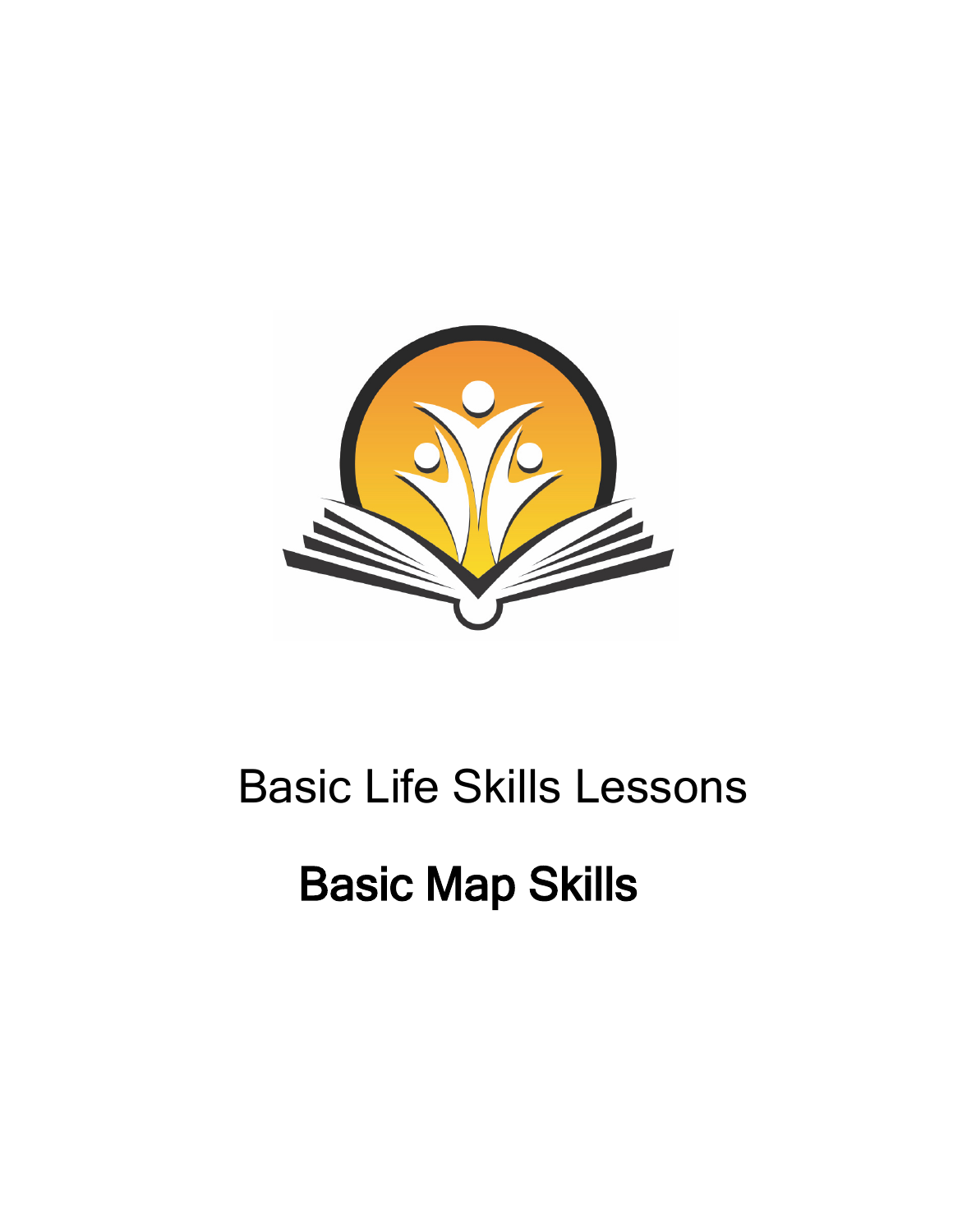

# **Basic Map Skills**

# **Learning Objective:**

- 1) Understanding the map grids
- 2) Finding a location

# **Materials:**

- 1) State map with an index
- 2) Pins/Dots
- 3) White board and marker
- 4) Index cards
- 5) Masking tape

# **Enhancement Activity Materials:**

- 1) Map of student's home country
- 2) USA Map
- 3) Compass
- 4) Enlarged Mileage Table
- 5) Map Apps (Google maps)
- 6) World Map!

# **New Vocabulary**

Map - Mapa Grid - Cuadrado Town - Pueblo Neighborhood - Colonia/Barrio County - Condado State - Estado Index - índice Address - Dirección Miles - Millas Distance - Distancia Highway - Carretera Directions - Direcciones North - Norte South - Sur East - Este West - Oeste

**LANGUAGE NOTE**: The following lesson is intended to be taught in Spanish for beginning English Language Learners. If your students have a more advanced language level, this same lesson can be taught using as much English as is appropriate.

**LESSON NOTE:** When the student learns to read his/her state map they can read any map in the world. Consider buying the Peter Projection Map which is an area accurate map. You will notice that the countries look quite different in their more accurately displayed sizes!

| <b>Time</b>       | <b>Procedure</b>                                                                           |  |
|-------------------|--------------------------------------------------------------------------------------------|--|
| 5 Minutes         | See if the student can locate where they live on a map. Then<br>I.<br>give pre-assessment. |  |
| 5-10 Minutes      | II. Discussion (in English or Spanish)                                                     |  |
|                   | - What is the name of your town?                                                           |  |
|                   | - Spell out name of town and write it on the white board                                   |  |
| <b>10 Minutes</b> | III. Show State Map & Introduce New Vocabulary                                             |  |
|                   | - Explain letter and number system of the grid "cuadrado"                                  |  |
|                   | - Explain how all the towns are written alphabetically                                     |  |
|                   | - Have the student look for their town                                                     |  |
|                   | - Teach the four directions                                                                |  |
| 10 Minutes        | <b>IV. Practice Exercise</b>                                                               |  |
|                   | - Tape map on the wall                                                                     |  |
|                   | - Have student give you the name of a town from the index and                              |  |
|                   | demonstrate how to locate it on the map                                                    |  |
|                   | - Have student locate several towns from the index                                         |  |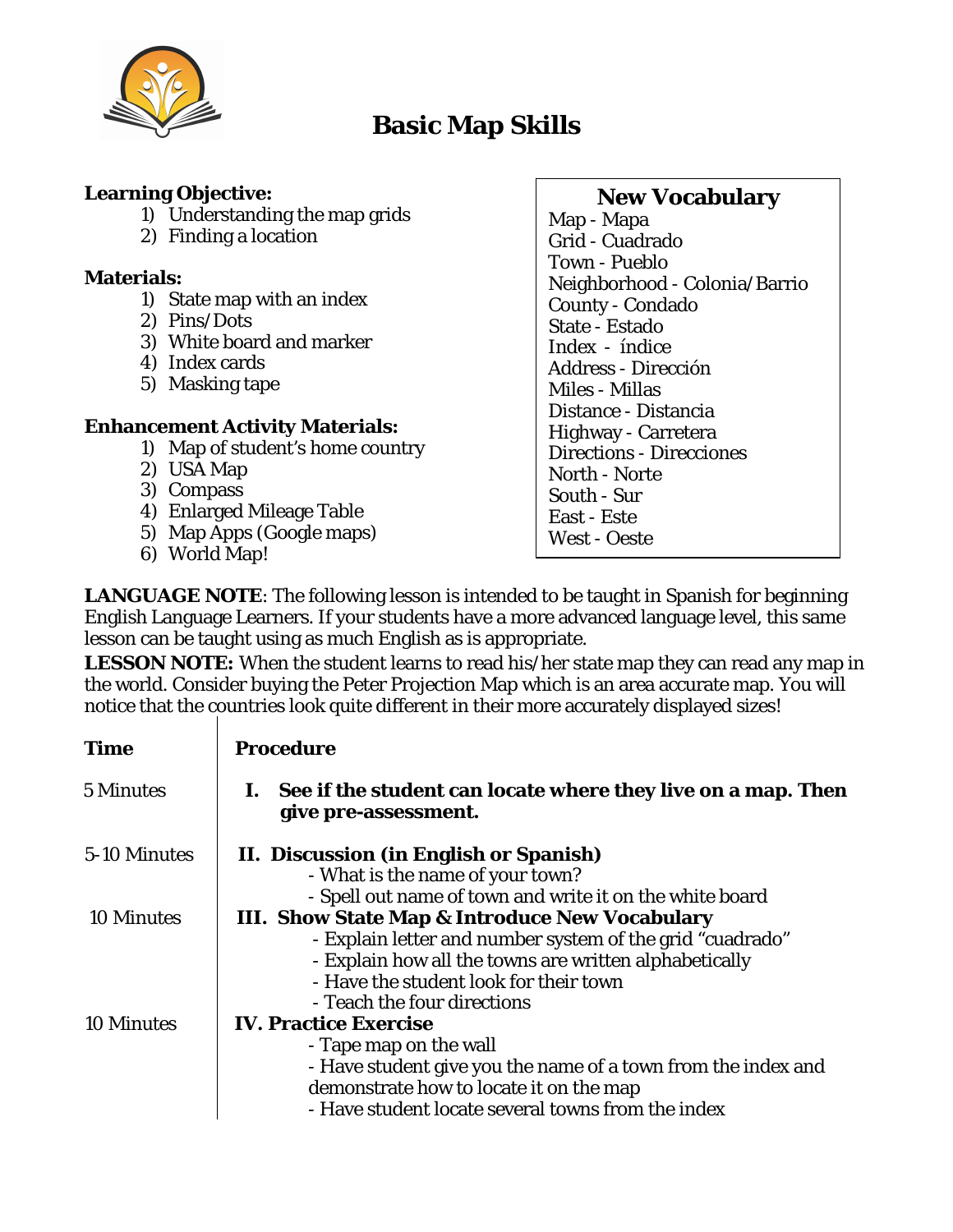# 10-15 Minutes **V. Give Post-Assessment**

## **VI. Conduct Skills Assessment Below**

**-**Give student 3 names of towns in the state (**including their current town)** on an index card and have them locate the town with a pin or a dot

**-**Using the assessment grid below rate on a scale of 1-4 the students attainment of the skill

## **End of lesson Recommendation**

At the end of lesson designate a place to store the map

# **Enhancement Activities/Materials**

- 1) Teacher can detail all of the information a map can offer
	- a. Mileage tables (converting miles to kilometers)
	- b. Estimate distances between locations using map scale
	- c. How to use a compass
	- d. Using the legend to identify road categories
	- e. Compare / contrast other maps
	- f. Oceans, gulf, rivers, lakes
	- g. Population density and city pull-outs for more detailed directions
	- h. Border states and countries
- 2) Using a Unites States Map teacher can encourage the student to talk and show his/her journey until reaching Vermont.
- 3) Using a map of student's native country, complete the same activity.
- 4) Introduce a world map and teach the seven continents.
- 5) Download Google earth and other map apps on student's phone and introduce student to how easy it is to get from point A to point B.

### **Skills Assessment Rubric**

|                                           | $\mathbf 2$                                                                    | 3                                                                                  | 4                                                                                          |
|-------------------------------------------|--------------------------------------------------------------------------------|------------------------------------------------------------------------------------|--------------------------------------------------------------------------------------------|
| <b>Student</b><br>is unable<br>to do task | <b>Student is</b><br>able to<br>locate town<br>with<br>prompts<br>from teacher | <b>Student is able</b><br>to successfully<br>locate towns<br>without<br>assistance | <b>Student is</b><br>able to locate<br>towns and is<br>able to<br>explain how<br>maps work |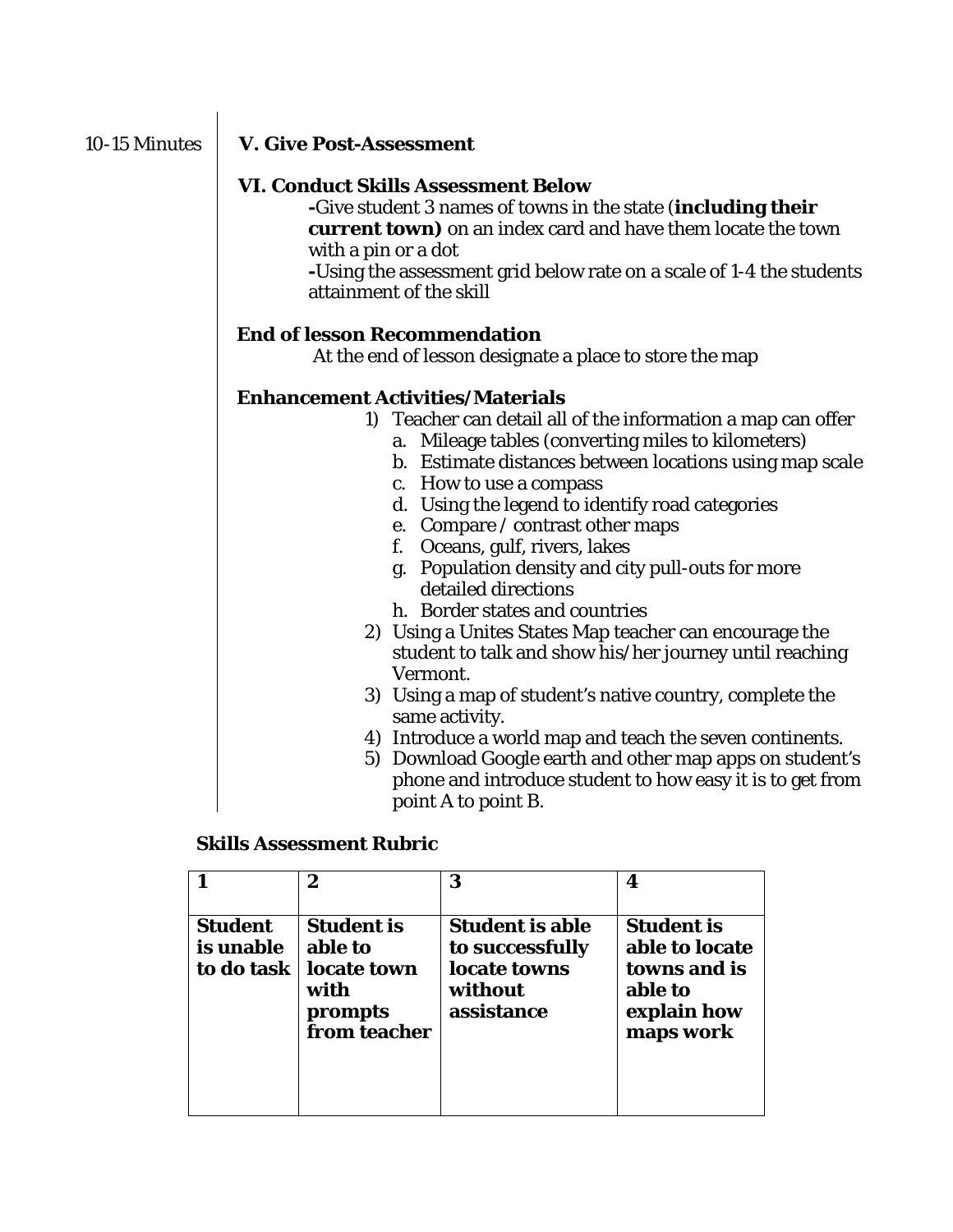| Reading a Map<br>Pre-Assessment                                   | Date:<br>Name:                                                                                                                                             |                |
|-------------------------------------------------------------------|------------------------------------------------------------------------------------------------------------------------------------------------------------|----------------|
| 1. What information can reading<br>a map tell you?                | Circle the correct answer.<br>a. distance between towns<br>b. location of a town<br>c. highway names<br>d. directions to a location<br>e. all of the above |                |
| 2. A map index is always in<br>alphabetical order.                | True                                                                                                                                                       | False          |
| 3. A map grid (cuadrado) is read<br>using which of the following? | a. number/number<br>b. letter/number<br>c. letter/letter<br>d. color/number                                                                                |                |
| 4. What are the four directions<br>on a map?                      | a. earth/wind/fire/air<br>b. north/south/east/west<br>c. northeast/southeast/northwest/southwest<br>d. up/down/left/right                                  |                |
| 5. Can you find a city on a map?                                  | Yes                                                                                                                                                        | N <sub>0</sub> |
|                                                                   | Total Correct:                                                                                                                                             |                |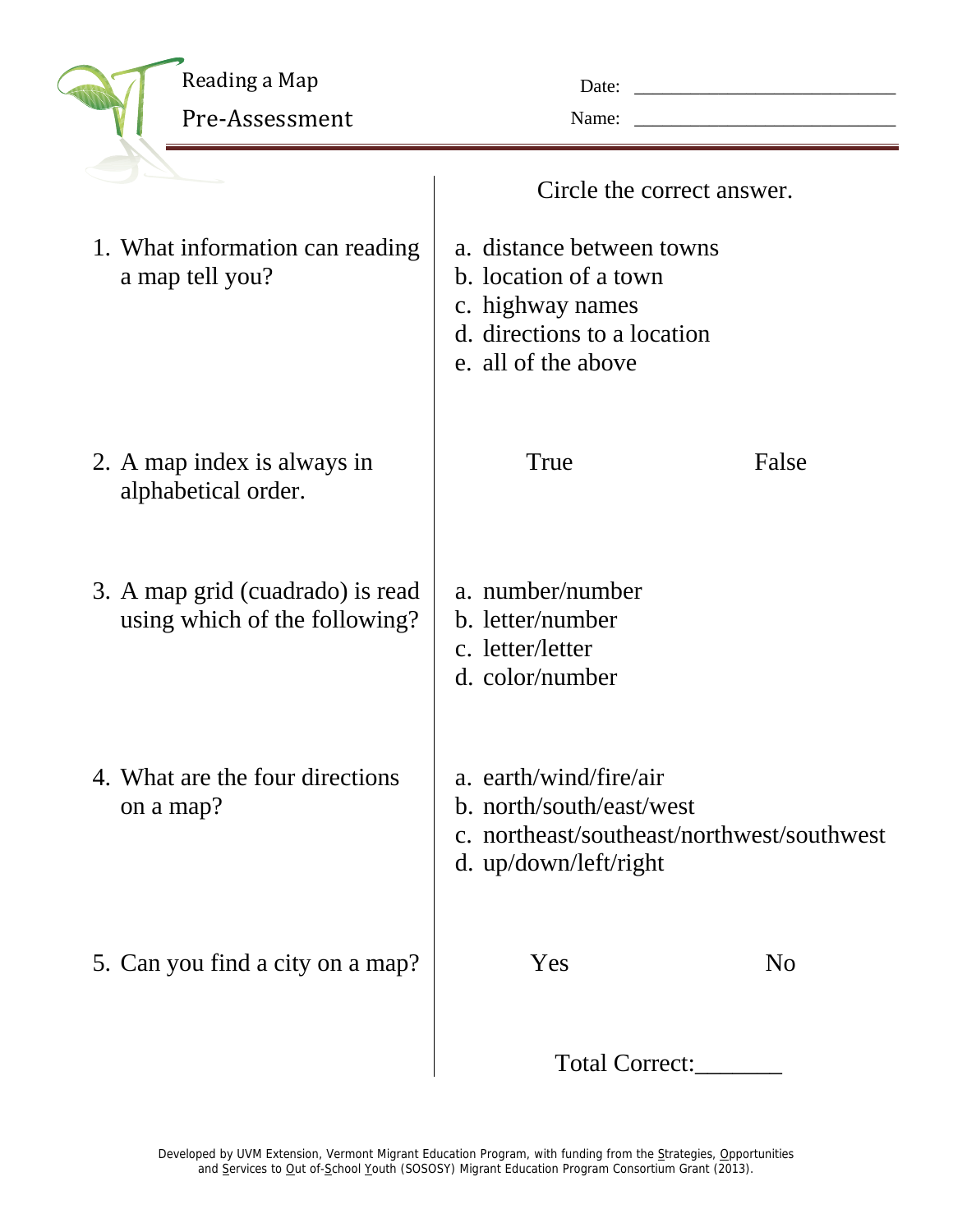|          | Conocimiento Básico Sobre Mapas<br>Pre-Evaluación                                    | Fecha:<br>Nombre:                                                                                                                                        |                                                                           |
|----------|--------------------------------------------------------------------------------------|----------------------------------------------------------------------------------------------------------------------------------------------------------|---------------------------------------------------------------------------|
|          |                                                                                      |                                                                                                                                                          | Circula la respuesta correcta.                                            |
| un mapa? | 1. ¿Qué información puedes obtener de                                                | a. distancia entre poblaciones<br>b. localización de un poblado<br>c. nombres de carreteras<br>d. formas de llegar a un lugar<br>e. todos los anteriores |                                                                           |
|          | 2. El índice de un mapa siempre está en<br>orden alfabético.                         | Verdadero                                                                                                                                                | Falso                                                                     |
|          | 3. La cuadrícula de un mapa se lee<br>utilizando cuál de las siguientes<br>opciones? | a. número/número<br>b. letra/número<br>c. letra/letra<br>d. color/número                                                                                 |                                                                           |
|          | 4. ¿Cuáles son los cuatro puntos<br>cardinales de un mapa?                           | a. tierra/viento/fuego/aire<br>b. norte/sur/este/oeste                                                                                                   | c. noreste/sureste/noroeste/suroeste<br>d. arriba/abajo/izquierda/derecha |
| mapa?    | 5. ¿Se puede localizar una ciudad en el                                              | Verdadero                                                                                                                                                | Falso                                                                     |
|          |                                                                                      | Total de Aciertos:                                                                                                                                       |                                                                           |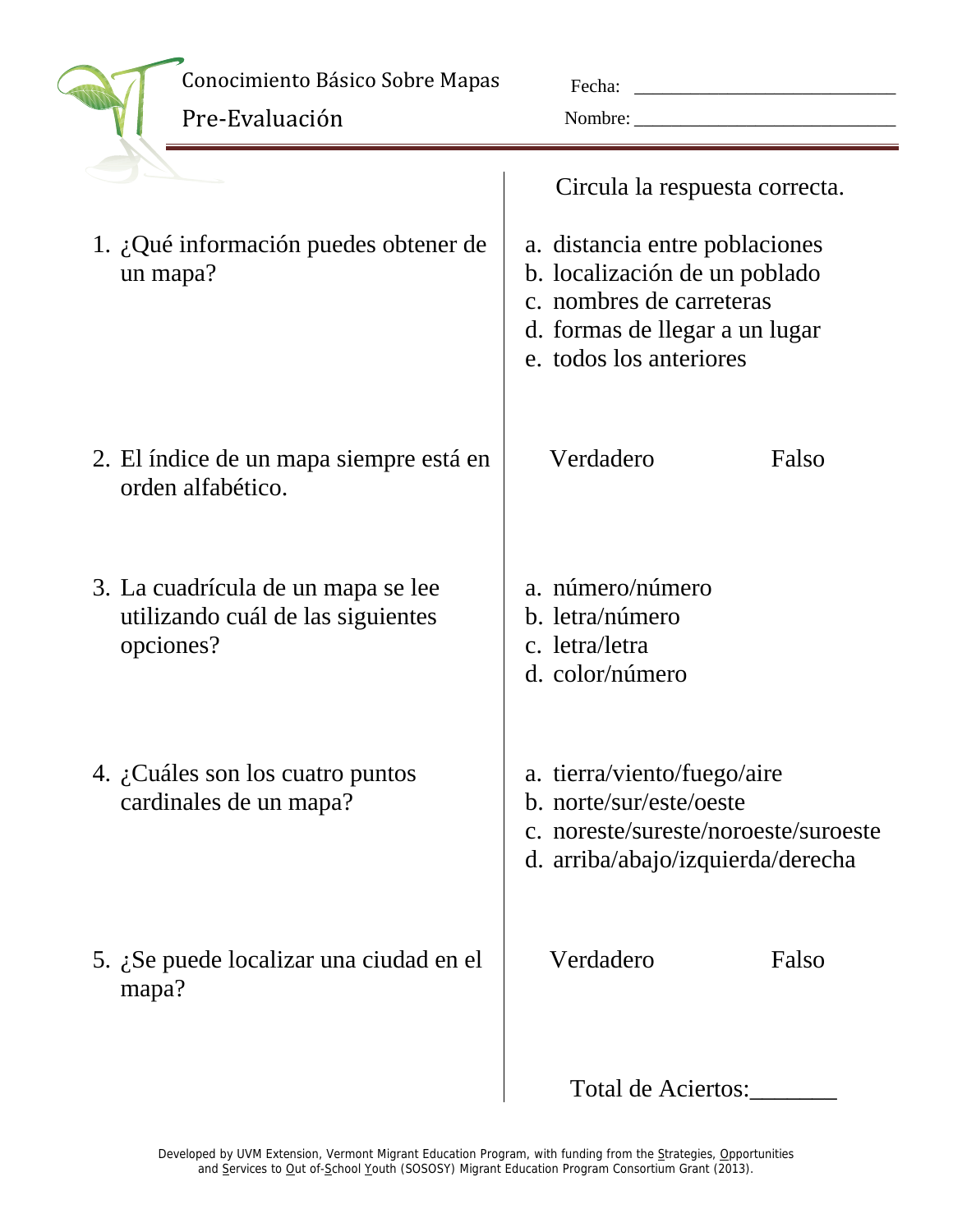| Reading a Map<br>Post-Assessment                                  | Date:<br>Name:                                                                                                               |                |
|-------------------------------------------------------------------|------------------------------------------------------------------------------------------------------------------------------|----------------|
|                                                                   | Circle the correct answer.                                                                                                   |                |
| 1. What information can reading<br>a map tell you?                | a. distance between towns<br>b. location of a town<br>c. highway names<br>d. directions to a location<br>e. all of the above |                |
| 2. A map index is always in<br>alphabetical order.                | True                                                                                                                         | False          |
| 3. A map grid (cuadrado) is read<br>using which of the following? | a. number/number<br>b. letter/number<br>c. letter/letter<br>d. color/number                                                  |                |
| 4. What are the four directions<br>on a map?                      | a. earth/wind/fire/air<br>b. north/south/east/west<br>c. northeast/southeast/northwest/southwest<br>d. up/down/left/right    |                |
| 5. Can you find a city on a map?                                  | Yes                                                                                                                          | N <sub>o</sub> |
| Describe a map grid and how it works. (not scored) __             |                                                                                                                              |                |

Total Correct:\_\_\_\_\_\_\_